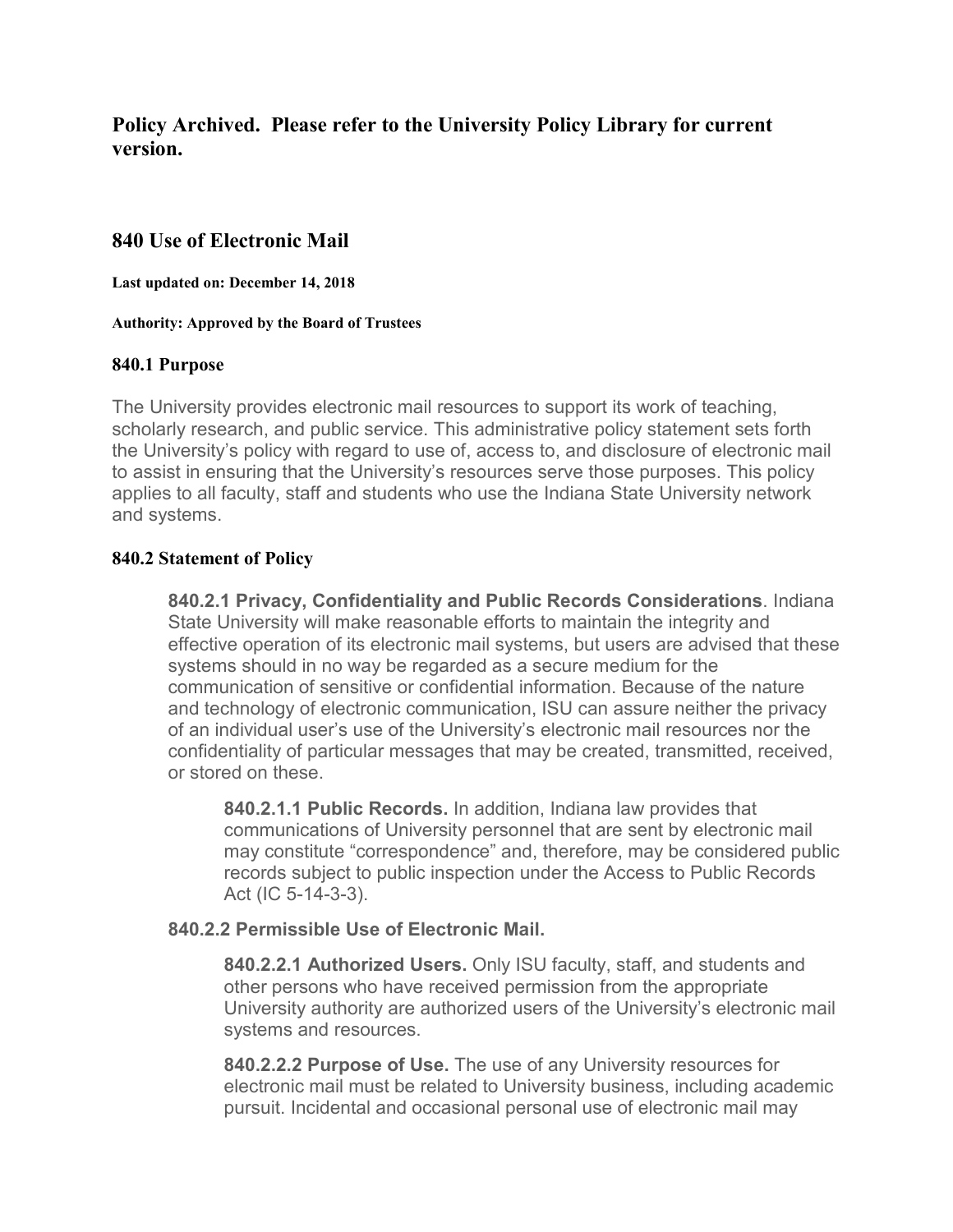occur when such use does not generate a direct cost for the University. Any such incidental and occasional use of University electronic mail resources for personal purposes is subject to the provisions of this policy.

**840.2.3 Prohibited Use of Electronic Mail.** Use of Electronic Mail is prohibited as follows:

(a) Personal use that creates a direct cost for the University is prohibited.

(b) The University's electronic mail resources shall not be used for personal gain or for commercial purposes that are not directly related to University business.

**840.2.4 Other Prohibited Uses.** Other prohibited uses of electronic mail include, but are not limited to:

(a) Sending copies of documents in violation of copyright laws.

(b) Inclusion of the work of others in electronic mail communications in violation of copyright laws.

(c) Capture and "opening" of electronic mail except as required in order for authorized employees to diagnose and correct delivery problems.

(d) Use of electronic mail to harass or intimidate others or to interfere with the ability of others to conduct University business.

(e) Use of electronic mail systems for any purpose restricted or prohibited by laws or regulations.

(f) "Spoofing": constructing an electronic mail communication so it appears to be from someone else.

(g) "Spam": mass sending of unsolicited electronic mail.

(h) Attempting unauthorized access to electronic mail or attempting to breach any security measures on any electronic mail system, or attempting to intercept any electronic mail transmissions without proper authorization.

## **840.2.5 University Access and Disclosure.**

# **840.2.5.1 General Provisions.**

**840.2.5.1.1 Access and Disclosure**. To the extent permitted by law, the University reserves the right to access and disclose the contents of faculty, staff, student, and other users' electronic mail without the consent of the user. The University will do so when it believes it has a legitimate business need including, but not limited to, those listed in paragraph 3.D.3 (below), and only after explicit authorization is obtained from the appropriate University authority.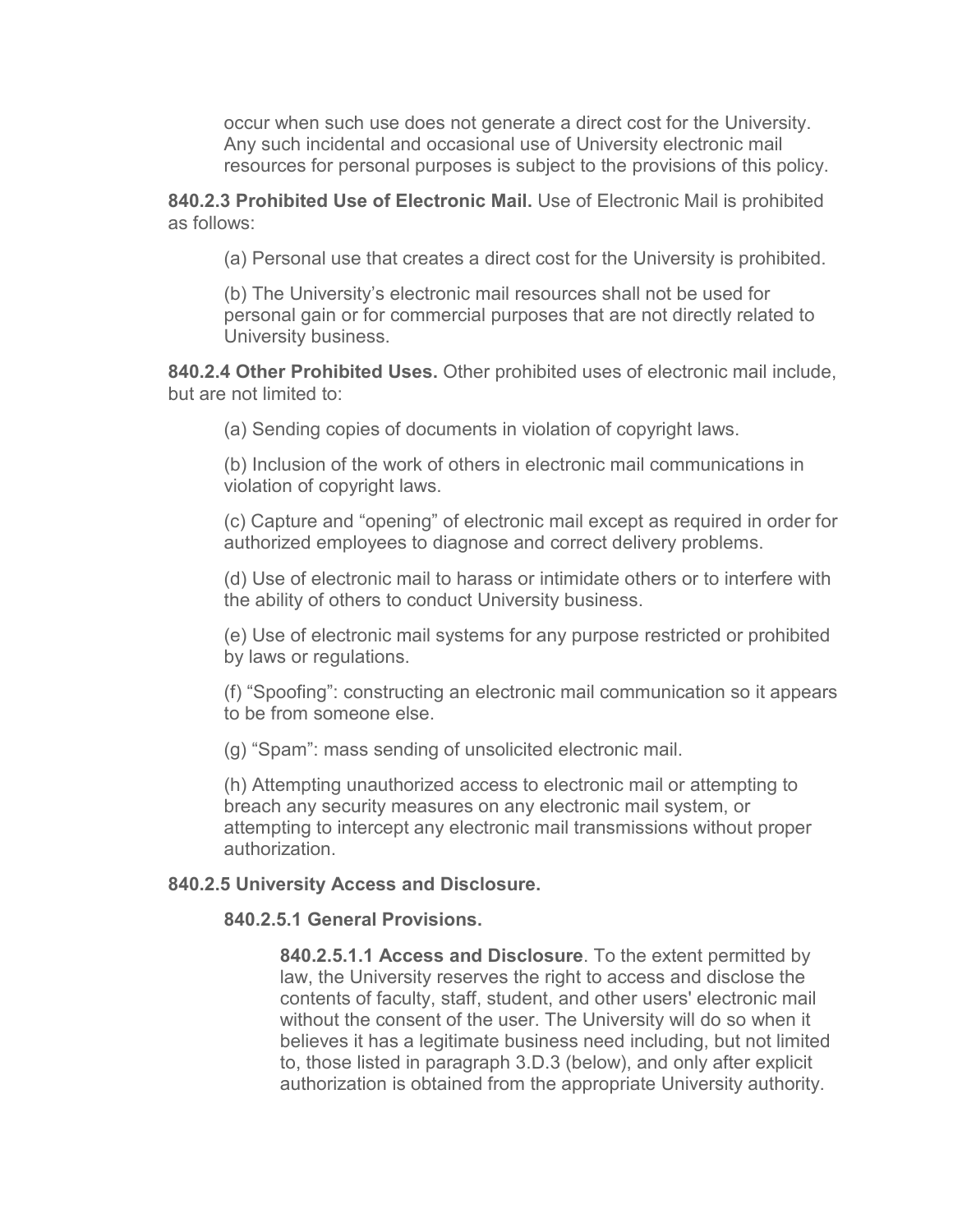**840.2.5.1.2 Faculty, Staff and Non-student Email.** Faculty, staff, and other non-student users are advised that the University's electronic mail systems should be treated like a shared filing system, with the expectation that communications sent or received on University business or with the use of University resources may be made available for review by any authorized University official for purposes related to University business.

**840.2.5.1.3 Student Email.** Electronic mail of students may constitute "education records" subject to the provisions of the Family Educational Rights and Privacy Act of 1974 (FERPA). The University may access, inspect, and disclose such records under conditions that are set forth in the statute.

**840.2.5.1.4 Use of Encryption Devices.** Any user of the University's electronic mail resources who makes use of an encryption device to restrict or inhibit access to his or her electronic mail must provide access to such encrypted communications when requested to do so under appropriate University authority.

**840.2.5.2 Monitoring of Communications.** The University will not monitor electronic mail as a routine matter but it may do so to the extent permitted by law as the University deems necessary for purposes of maintaining the integrity and effective operation of the University's electronic mail systems.

**840.2.5.3 Inspection and Disclosure of Communications.** The University reserves the right to inspect and disclose the contents of electronic mail:

(a) in the course of an investigation triggered by indications of misconduct or misuse,

(b) as needed to protect health and safety,

(c) as needed to prevent interference with the academic mission, or

(d) as needed to locate substantive information required for University business that is not more readily available by some other means.

**840.2.5.3.1 No Other Means.** The University will inspect and disclose the contents of electronic mail when such action is not more readily available by some other means.

**840.2.5.4 Limitations on Disclosure and Use of Information Obtained by Means of Access or Monitoring.** The contents of electronic mail communications, properly obtained for University purposes, may be disclosed without permission of the user. The University will attempt to refrain from disclosure of particular communications if disclosure appears